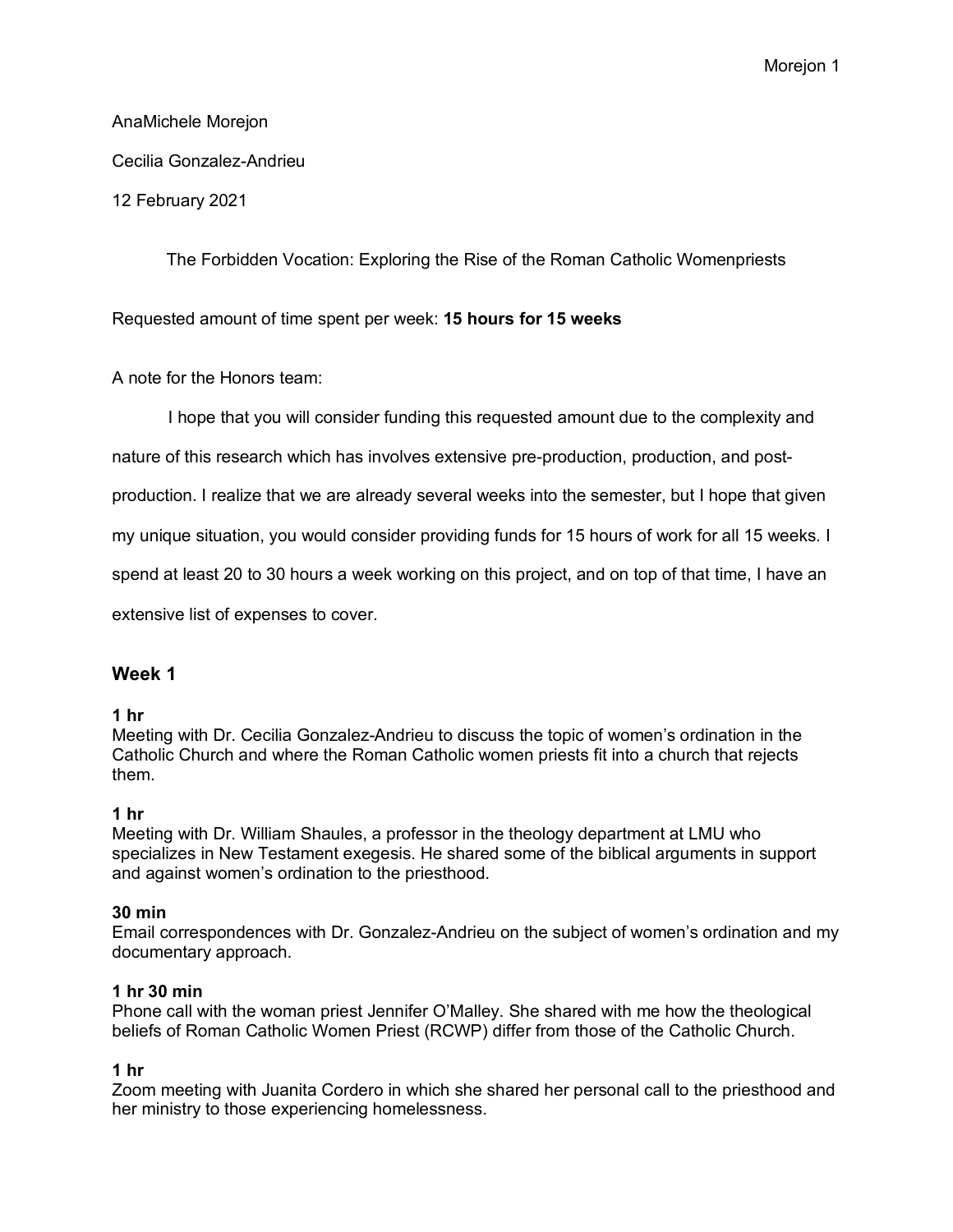### **1 hr 30 min**

Zoom meeting with Juanita Cordero in which she explains the necessity for women in ministry and the special gifts women can bring to the priesthood.

### **1 hr 30 min**

Virtual mass with Juanita Cordero's worship community. This was the first mass I attended from RCWP, so I learned how they worship as well as some of their beliefs.

### **1 hr 30 min**

I took notes on a documentary Diane Whalen was in, entitled God's Daughters, and noted what her ministry was like pre-COVID, when she was able to hold mass in a physical church (not online). I was able to identify a research gap.

### **1 hr 30 min**

I took notes on a documentary on the Roman Catholic Womenpriests, entitled Pink Smoke Over the Vatican. I learned more about the convictions, drives, and beliefs of the women of RCWP. I was able to identify a research gap.

### **4 hrs**

Theological research into the history of the priesthood, the Church's stance on women's ordination, and current opportunities for women's leadership in the Church. I read published, peer-reviewed articles and a textbook entitled, Introduction to Catholicism.

# **TOTAL: 15 hours**

# **Week 2**

### **2 hrs**

Zoom meeting with Juanita Cordero in which she further elaborated on answering her call to the priesthood and the biblical and spiritual reasons for doing so.

### **1 hr 30 min**

Zoom meeting with Diane Whalen in which she described the work she does for her worship community, Holy Wisdom, and shared what she does outside of her work with Holy Wisdom.

### **1 hr**

Zoom meeting with Diane Whalen in which she shared how her marriage and motherhood positively affect her ministry.

### **1 hr 30 min**

Virtual mass with Juanita Cordero

### **30 min**

Email correspondences with Dr. Gonzalez-Andrieu on the subject of women's ordination and my documentary approach.

### **15 minutes**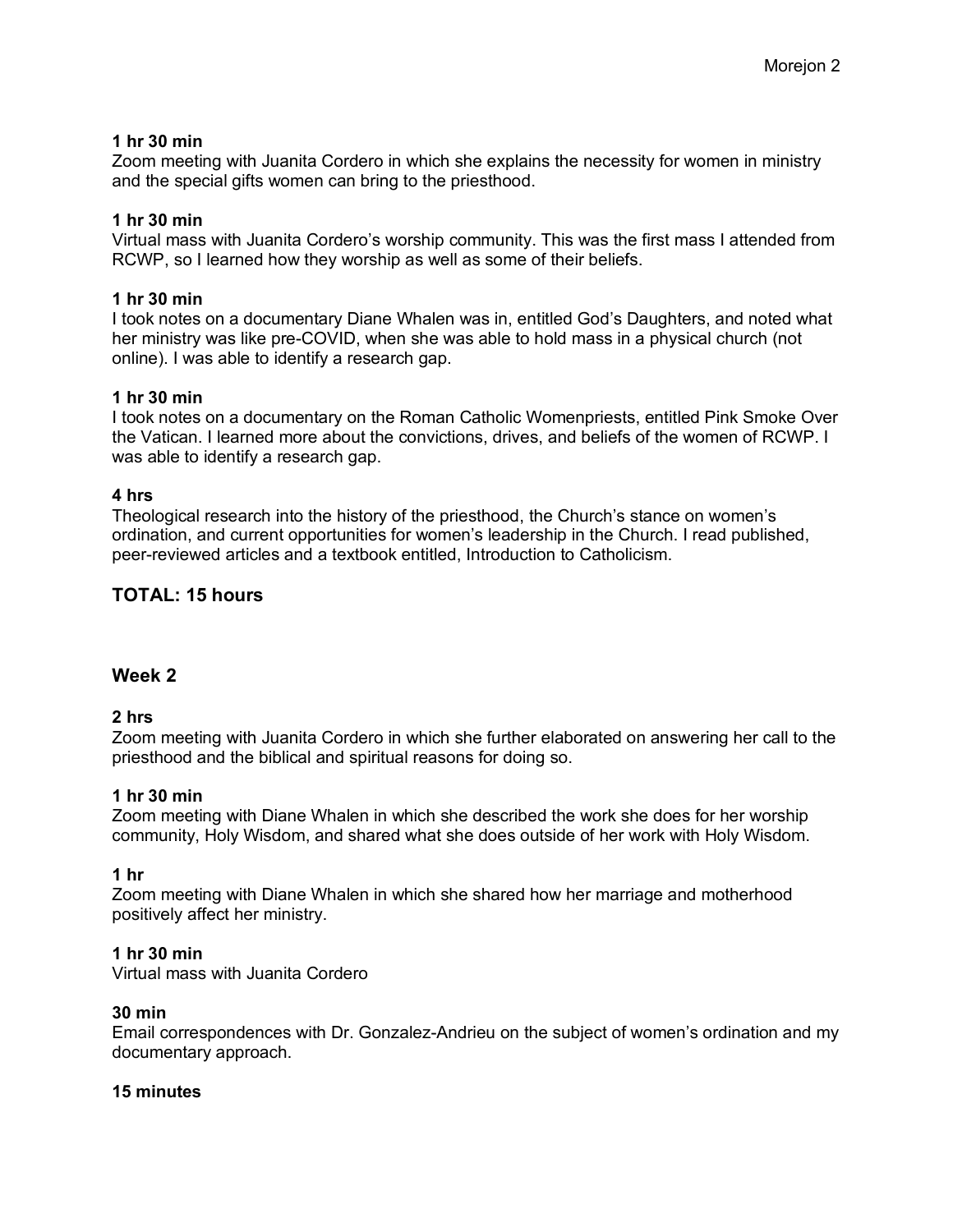Email correspondences with Juanita.

### **15 minutes**

Email correspondences with Diane.

#### **2 hrs**

I took notes on the documentary, Deliver us from Evil, to get a better sense of RCWP's desire for reform within the Church. I also looked to the documentary as an example of how I can approach getting genuine responses from my subject.

#### **6 hrs**

Further theological research under the direction of Dr. Gonzalez-Andrieu including readings on egalitarian models of leadership, modern eucharistic communities, and the Roman Catholic priesthood today.

### **TOTAL: 15 Hours**

### **Week 3**

#### **1 hr 30 min**

Zoom meeting with Diane Whalen in which she explained where she sees herself within the church and why she opposes clericalism.

#### **30 min**

I took notes on a Ted talk given by Diane Whalen in 2015 entitled, Stepping Forward into Priesthood. I learned more about her personal convictions, RCWP as an organization, and the movement's ability to influence global change.

#### **30 min**

Email correspondences with Dr. Gonzalez-Andrieu.

#### **30 min**

Email correspondences with Diane.

#### **3 hrs**

I rewatched and took more notes on the documentary, God's Daughters, keeping in mind my conversations with Diane over Zoom. I resolved that this documentary does not capture her warm and inviting personality. She appeared tense and impersonal. I contemplated ways to make Diane feel more comfortable opening up to me, so that my documentary interviews with her are genuine and authentic.

#### **2 hrs**

Phone call with Victoria Zobrist who oversees LMU's Christian Life Community (CLC) and has a MA in Theological Studies with an emphasis in Historical-Systematic theology from Boston College. She shared with me her ongoing studies and research in the realm of women's ordination to the diaconate.

#### **2 hrs**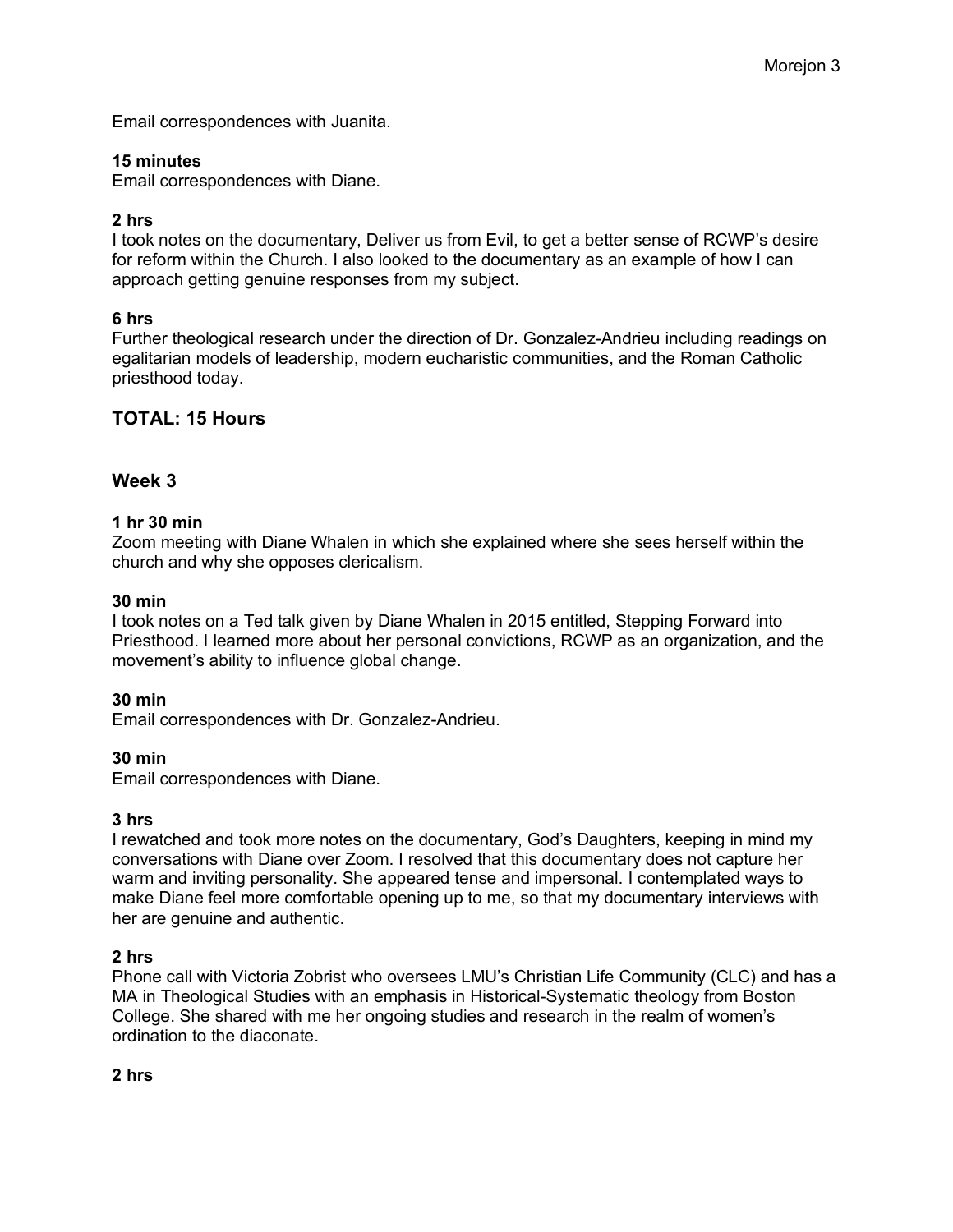Drafted a list of interview questions to ask Diane on location, including several sub-questions to get her to elaborate more on specific subjects.

#### **5 hrs**

Further theological research under the direction of Dr. Gonzalez-Andrieu. I read scholarly articles that feature the Roman Catholic Womenpriests organization and a book written by Juanita Cordero and another woman priest, Suzanne Thiel.

# **TOTAL: 15 Hours**

## **Week 4**

#### **2 hrs**

I rewatched and took more notes on the documentary, Pink Smoke over the Vatican, which features interviews from many women priests.

#### **1 hr 30 min**

Zoom meeting with Diane in which she went through her planner to show me what she does in a typical week.

#### **2 hrs**

Zoom meeting with Diane in which she explained the differences between a regular and contemplative mass and shared how Holy Wisdom differs from the Catholic Church in respect to its understanding of the liturgical season of Ordinary Time.

#### **2 hrs**

I attended a virtual mass of which Diane was the presider. I went 30 minutes beforehand to chat with Diane and interact with the community members. I was able to gauge Diane's relationship with the faithful and identify the similarities and differences from a mass from the institutional Catholic Church. I also stayed 30 minutes after to speak more with Diane and the other woman priest in that community, Kathleen.

#### **30 min**

Email correspondences with Juanita. She gave me the contact information for several other women priests.

### **7 hrs**

Further theological research from five peer-reviewed articles under the direction of Dr. Gonzalez-Andrieu. I drew up questions relevant to future meetings and filming of Diane Whalen.

# **TOTAL: 15 Hours**

### **Week 5 (Current Week)**

#### **2 hrs**

Zoom meeting with Diane. She shared how being a woman priest feels lonely at times and talked about the qualities necessary to be a spiritual director.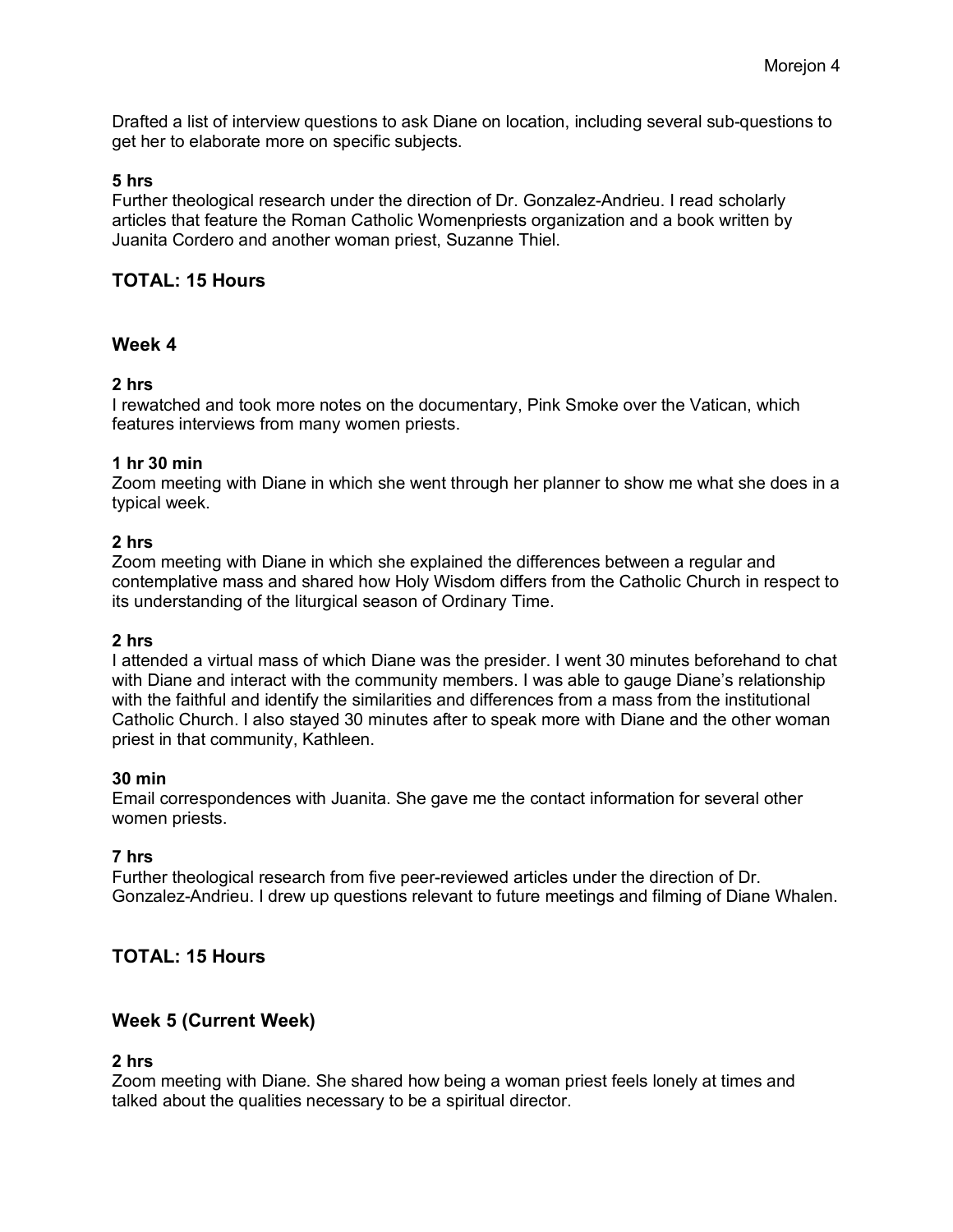### **1 hr**

I read and took notes on Holy Wisdom's February newsletter, which was written by Diane. The newletter gave insight into her religious and political beliefs as well as the various other ministries (outside of celebrating mass) in which Diane is involved.

# **3 hrs**

Rewatching and taking notes on a few of my past recorded zoom meetings with Diane to further develop my interview questions for the documentary.

### **30 min**

Email correspondence with Diane.

### **30 min**

 $\frac{1}{2}$ 

Email correspondence with Dr. Gonzalez-Andrieu

### **2 hrs**

I will watch the documentary Pope Francis: A Man of His Word. I will look for a common thread between the reformative work of Pope Francis and that of the Roman Catholic Womenpriests. I will make note of the techniques used to portray his story and see if there are any I can emulate.

### **2 hrs**

I will attend a virtual mass led by Diane. I will go 30 minutes beforehand and stay 30 minutes after to ask Diane questions about her homily and Holy Wisdom newsletter for the month of February. My crew, Matthew and Dylan, will also attend.

### **4 hrs**

Further theological research from peer-reviewed articles under the direction of Dr. Gonzalez-Andrieu.

# **TOTAL: 15 Hours**

### **Week 6**

### **2 hrs**

I will attend Holy Wisdom's virtual Ash Wednesday mass to continue to build trust with Diane and identify further similarities and differences from the institutional Church.

### **2 hrs**

I will attend my first contemplative mass from the Holy Wisdom community. I will continue to build my relationship with Diane. Before the mass, I will interact with the faithful and ask about their connection to Diane and Holy Wisdom. After the mass, I will speak with Diane about why she is doing the documentary. This question will further reveal her personal beliefs, convictions,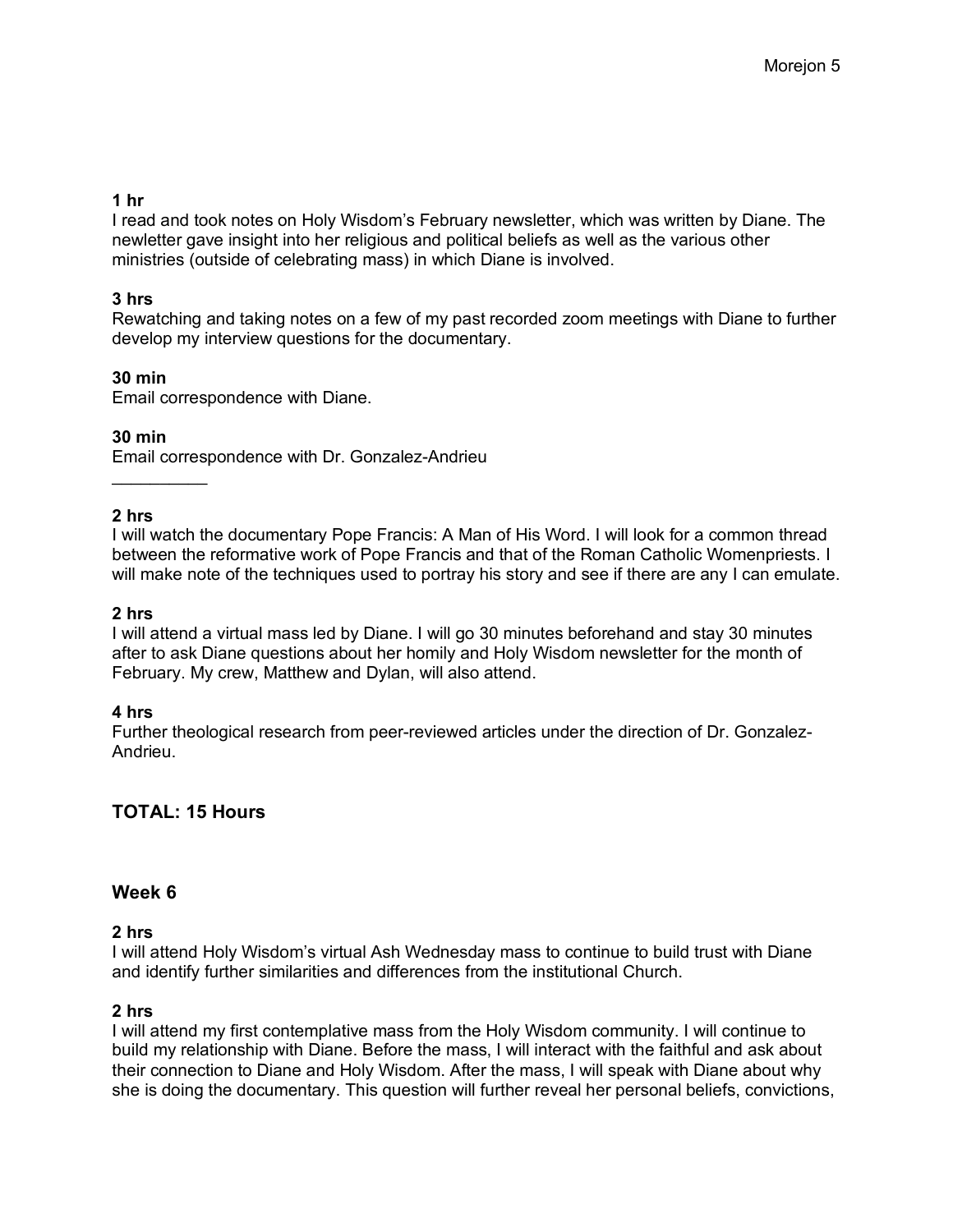and drives as well as provide insight into the struggles that women face in seeking reform within a male-led Church.

### **4 hrs**

Around four zoom meetings with Diane dispersed throughout the week to learn more about her priesthood. I will ask how her ministry has changed and evolved due to COVID and what she envisions her community will be like post-pandemic.

#### **1 hr**

Zoom meeting with the Holy Wisdom Community member, Adina Meyer, to learn more about her connection with Diane and to learn more about how Diane ministers to her community. She suggested during the last mass I attended that I also reach out to a woman named Donna. I will get Donna's contact information from Adina.

#### **1 hr**

Zoom meeting with the Holy Wisdom Community member, Donna, for the same purpose listed above.

### **30 min**

Email correspondence with Diane.

#### **30 min**

Email correspondence with Adina.

#### **2 hrs**

Transcribing this week's zoom meetings and using qualitative analysis to find similarities between the responses of Adina and Donna.

### **2 hrs**

Based on my meetings with Diane, Adina, and Donna, I will further develop my interview questions for the documentary.

# **TOTAL: 15 Hours**

### **Week 7**

#### **1 hr**

I will plan casual, yet investigative questions to ask Diane during our first in-person meeting.

#### **5 hrs**

I will meet with Diane in person for the first time to better get to know her before filming her for the documentary. With her permission, I will record these conversations so they can possibly be used in the final documentary.

#### **7 hrs**

I will carefully listen to and transcribe her responses from our in-person meeting. Based on what she says, I will reword and modify my questions for the formal, sit-down interviews for the documentary.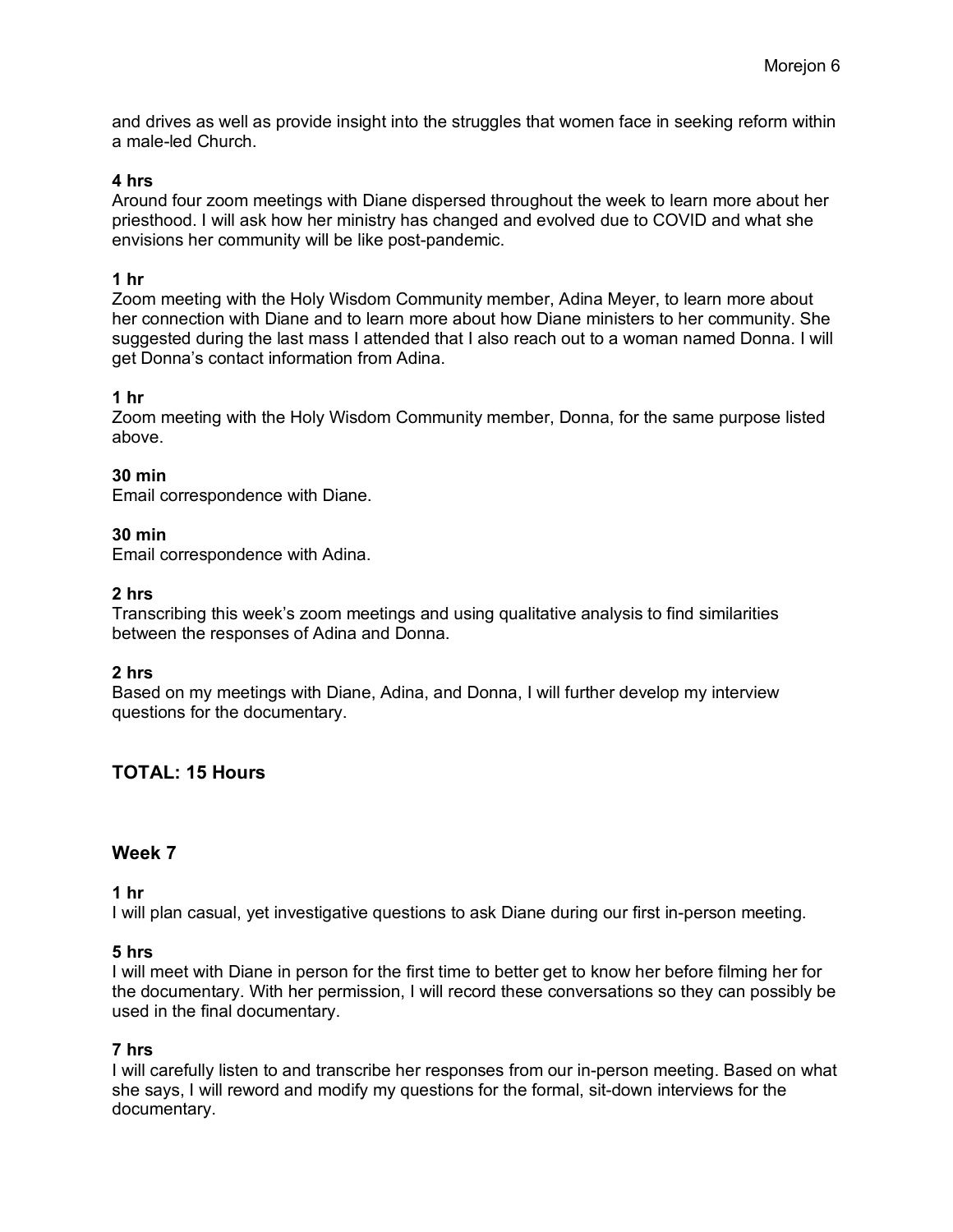### **2 hrs**

I will take notes as I watch Diane preside over a virtual mass. I will be with her in person.

Note: There will be more research activities that go over the maximum of 15 hours for this week.

# **TOTAL: 15 Hours**

### **Week 8**

### **15 hrs +**

This is the week of filming. We will record Diane's formal interviews from March 4-7. Each day will be a minimum of 6 hours long which goes over the maximum of 15 hours for this week. In addition, earlier in the week, from March 1-3, I will meet with Diane for around three or four hours each day.

# **TOTAL: 15 Hours**

# **Week 9**

### **15 hrs+**

I will review, transcode, organize, import, and back up footage (will be about **24 to 48 hours of audio and video** to sort through)

### **1 hr**

I will hold a debriefing meeting with Diane

# **TOTAL: 15 Hours**

# **Week 10**

**15 hrs+** I will assemble a radio cut of the footage

# **TOTAL: 15 Hours**

### **Week 11**

**15 hrs+** I will begin to incorporate b-roll and look for stock footage (if needed) to assemble a rough cut.

# **TOTAL: 15 Hours**